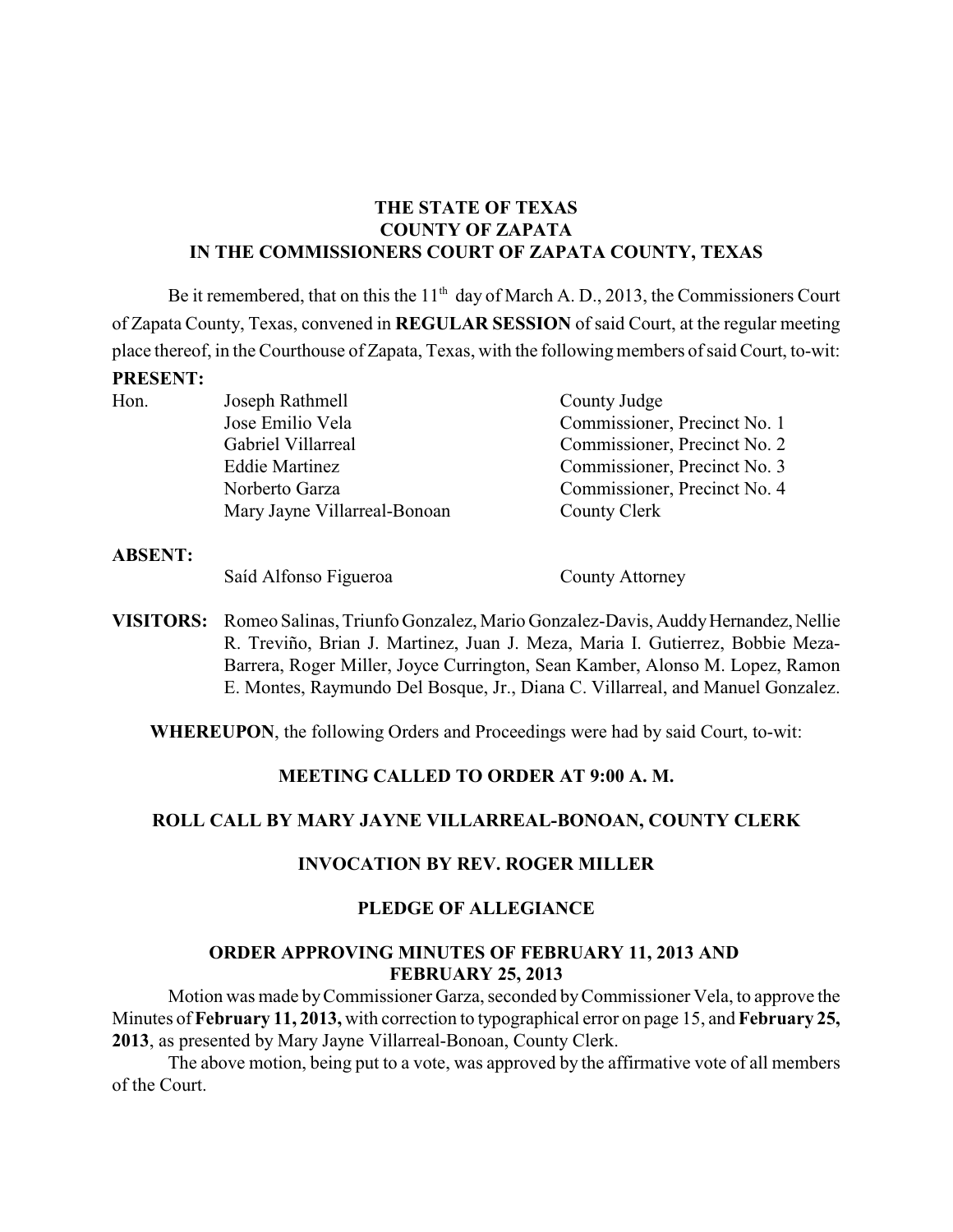### **MONTHLY REPORT OF ZAPATA FAMILY MEDICAL CLINIC**

Mr. Sean Kamber of Laredo Medical Center presented Commissioners Court with the monthly report for February 2013. The clinic saw an increase in patient visits. No other changes were reported.

#### **ORDER APPROVING INVOICES**

Motion was made byCommissioner Villarreal, seconded byCommissioner Vela, to approve invoices as presented by Triunfo Gonzalez, County Auditor. Commissioner Vela advised the court of a mistake on page 12 for an invoice payable to Hawk Ready Mix which reflected an incorrect expense account and was corrected by auditor's office.

The above motion, being put to a vote, was approved by the affirmative vote of all members of the Court.

#### **ORDER APPROVING CHECKS ISSUED**

Motion was made by Commissioner Martinez, seconded by Commissioner Garza, to approve checks issued as requested by Hon. Romeo Salinas, County Treasurer. For the record, Commissioner Vela again noted the mistake on page 12 for a check payable to Hawk Ready Mix which reflected an incorrect expense account and was corrected by auditor's office.

The above motion, being put to a vote, was approved by the affirmative vote of all members of the Court.

#### **ORDER APPROVING TREASURER'S REPORT**

Motion was made by Commissioner Garza, seconded by Commissioner Vela, to approve Treasurer's Report as presented by Hon. Romeo Salinas, County Treasurer.

The above motion, being put to a vote, was approved by the affirmative vote of all members of the Court.

#### **COMMUNICATION**

Judge Rathmell congratulated the Fair Association for a successful County Fair. All proceeds received byAlly Jo Gutierrez went to a cancer patient. The Commissioners' commented on the issue of the dust at the fair grounds. Judge Rathmell also thanked Jose Mendoza and his crew for their work. Commissioner Vela also thanked the Sheriff's Office for being there.

## **ORDER AMENDING SHERIFF'S OFFICE BUDGET TO FUND THREE ADDITIONAL DETENTION OFFICER POSITIONS FOR ZAPATA COUNTY REGIONAL JAIL**

Motion was made by Commissioner Garza, seconded by Commissioner Martinez, to approve the amendment of the Sheriff's Office budget to fund three additional Detention Officer positions for the Zapata County Regional Jail with a salary of \$22,462 each, effective March 11, 2013 as requested by Hon. Joe Rathmell, County Judge. (Presentation made by Ray Del Bosque.)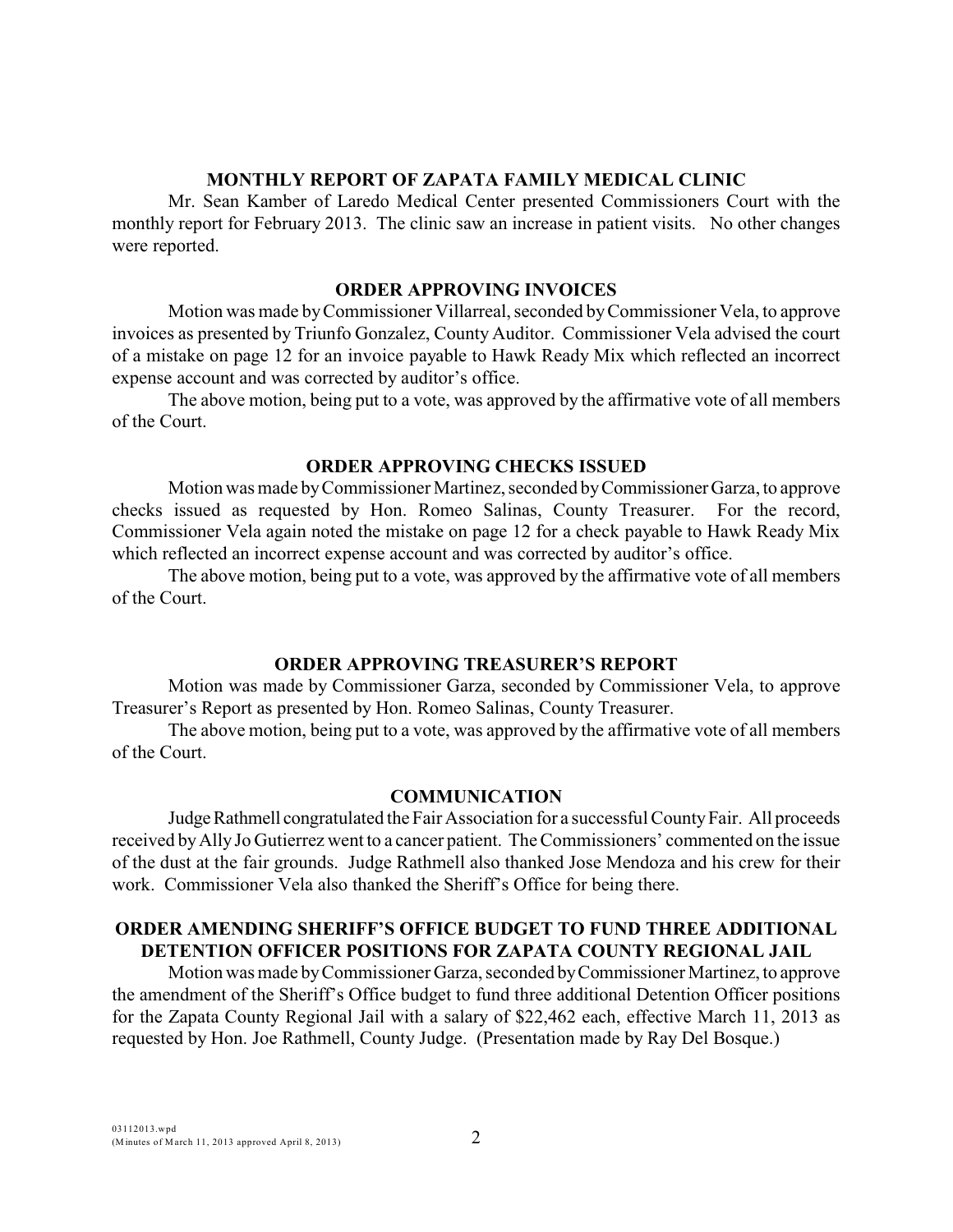The above motion, being put to a vote, was approved by the affirmative vote of all members of the Court.

## **ORDER APPROVING TRANSFER OF TWO POSITIONS FROM ZAPATA COUNTY SHERIFF'S OFFICE TO ZAPATA COUNTY REGIONAL JAIL**

Motion was made by Commissioner Vela, seconded by Commissioner Garza, to approve the transfer of 2 positions from the Zapata County Sheriff's Office to the Zapata County Regional Jail as requested by Hon. Joe Rathmell, County Judge.

The above motion, being put to a vote, was approved by the affirmative vote of all members of the Court.

## **ORDER APPROVING CONTRACT BETWEEN ZAPATA COUNTY AND PITNEY BOWES FOR INSTALLATION OF A NEW MAIL MACHINE TO SERVICE ALL DEPARTMENTS WITHIN ZAPATA COUNTY COURTHOUSE AND SHERIFF'S OFFICE**

Motion was made by Commissioner Martinez, seconded byCommissioner Vela, to approve a contract between Zapata County and Pitney Bowes for the installation of a new mail machine to service all departments within the Zapata County Courthouse and the Sheriff's Office as requested by Hon. Joe Rathmell, County Judge.

The above motion, being put to a vote, was approved by the affirmative vote of all members of the Court.

## **ORDER APPROVING TRANSFER OF RUBEN GARZA FROM ZAPATA COUNTY TRANSPORTATION DEPARTMENT TO ZAPATA COUNTY WATER WORKS DEPARTMENT AS WATER PLANT OPERATOR TRAINEE FOR ZAPATA COUNTY WATER WORKS**

Motion was made by Commissioner Martinez, seconded byCommissioner Vela, to approve the transfer of Ruben Garza from the Zapata County Transportation Department to the Zapata County Water Works Department as Water Plant Operator Trainee for Zapata County Water Works at a starting salary of \$10.18 per hour effective May 2013. Funding to be obtained from slot #20 from the general order of personnel as requested by Carlos Treviño, Jr., Water Plant Manager.

The above motion, being put to a vote, was approved by the affirmative vote of all members of the Court.

#### **ORDER APPROVING CHANGE ORDER NO. 2 TO R.P. CONTRACTORS INC. (TWDB CLEAN WATER LOAN PROGRAM) ZAPATA COUNTY WATERWORKS SLUDGE DEWATERING FACILITY CONTRACT**

Motion was made by Commissioner Vela, seconded by Commissioner Garza, to approve Change Order No. 2 to theR.P.Contractors Inc. (TWDBClean Water Loan Program) Zapata County Waterworks Sludge Dewatering Facility Contract. The change order will add a 6" waterline needed to provide enough pressure to the Sludge Dewatering Facility. Change order for material only.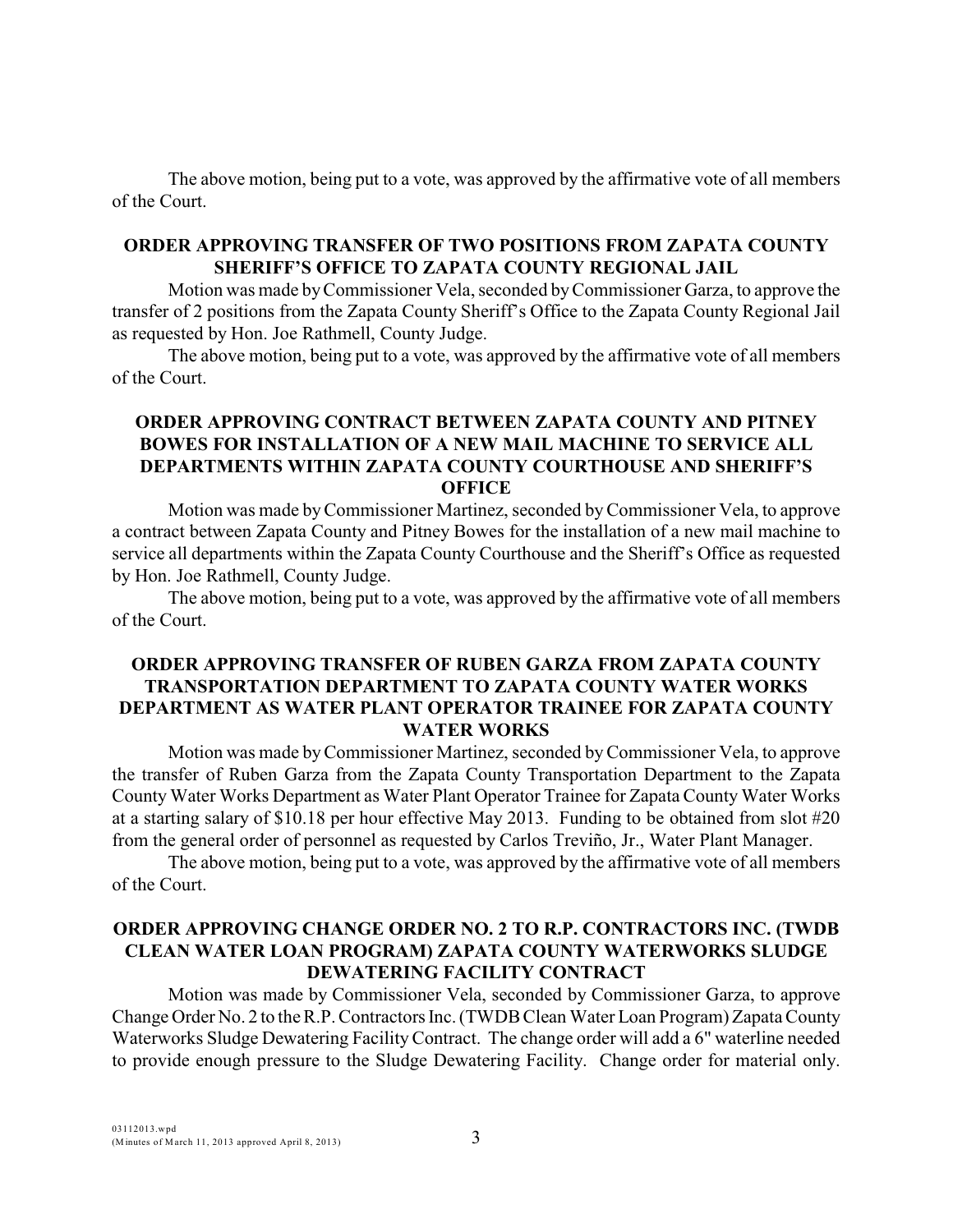Zapata County will install the pipeline as requested by Manuel Gonzalez, Premier Engineering and Mario Gonzalez-Davis, Project Manager.

The above motion, being put to a vote, was approved by the affirmative vote of all members of the Court.

## **ORDER ACCEPTING CONTRACTION COMPLETION OF R.P. CONTRACTORS INC (TWDB CLEAN WATER LOAN PROGRAM CONTRACT) FOR CONSTRUCTION OF SLUDGE DEWATERING FACILITY**

Motion was made by Commissioner Vela, seconded by Commissioner Garza, to accept the contract completion of the R.P. Contractors Inc. (TWDB Clean Water Loan Program Contract) for the construction of the Sludge Dewatering Facility, R.P. Contractors Inc. contract will be completed as soon as the change order 2 materials are delivered to the County as requested by Manuel Gonzalez, Premier Engineering and Mario Gonzalez-Davis, Project Manager.

The above motion, being put to a vote, was approved by the affirmative vote of all members of the Court.

## **ORDER APPROVING RUNWAY CRACK FILL PROJECT WITH POLYCON USA FOR A TOTAL OF \$15,890.00 USING RAMP PROGRAM 50% COST SHARE APPROVED BY TEXAS DEPARTMENT OF TRANSPORTATION AVIATION**

Motion was made by Commissioner Garza, seconded by Commissioner Martinez, to approve Runway Crack Fill Project with PolyCon USA for a total of \$15,890.00 using RAMP Program 50% cost share approved by Texas Department of Transportation Aviation, Funds obtained from line item 81-518-458 as requested by Mario Gonzalez-Davis, Project Manager.

The above motion, being put to a vote, was approved by the affirmative vote of all members of the Court.

## **ORDER APPROVING AIRPORT HANGAR APRON TO BE OVERLAID BY ZAPATA COUNTY CREW**

Motion was made byCommissioner Garza, seconded byCommissioner Vela, to approve an airport hangar apron to be overlaid by Zapata County Shop crew. Approximate cost estimated to be \$40,000,00. Funding to be obtained from line item 81-518-458 as requested by Mario Gonzalez-Davis, Project Manager.

The above motion, being put to a vote, was approved by the affirmative vote of all members of the Court.

#### **ORDER APPROVING AMENDMENT OF ARM ORDINANCE TO REQUIRE BUSINESSES TO PAY FEE BY JUNE 1 OF EVERY YEAR**

Motion was made by Commissioner Vela, seconded by Commissioner Villarreal, to amend ARM Ordinance to require all businesses to pay fee by June  $1<sup>st</sup>$  of every year as requested by Brian Martinez, Executive Clerk.

The above motion, being put to a vote, was approved by the affirmative vote of all members of the Court.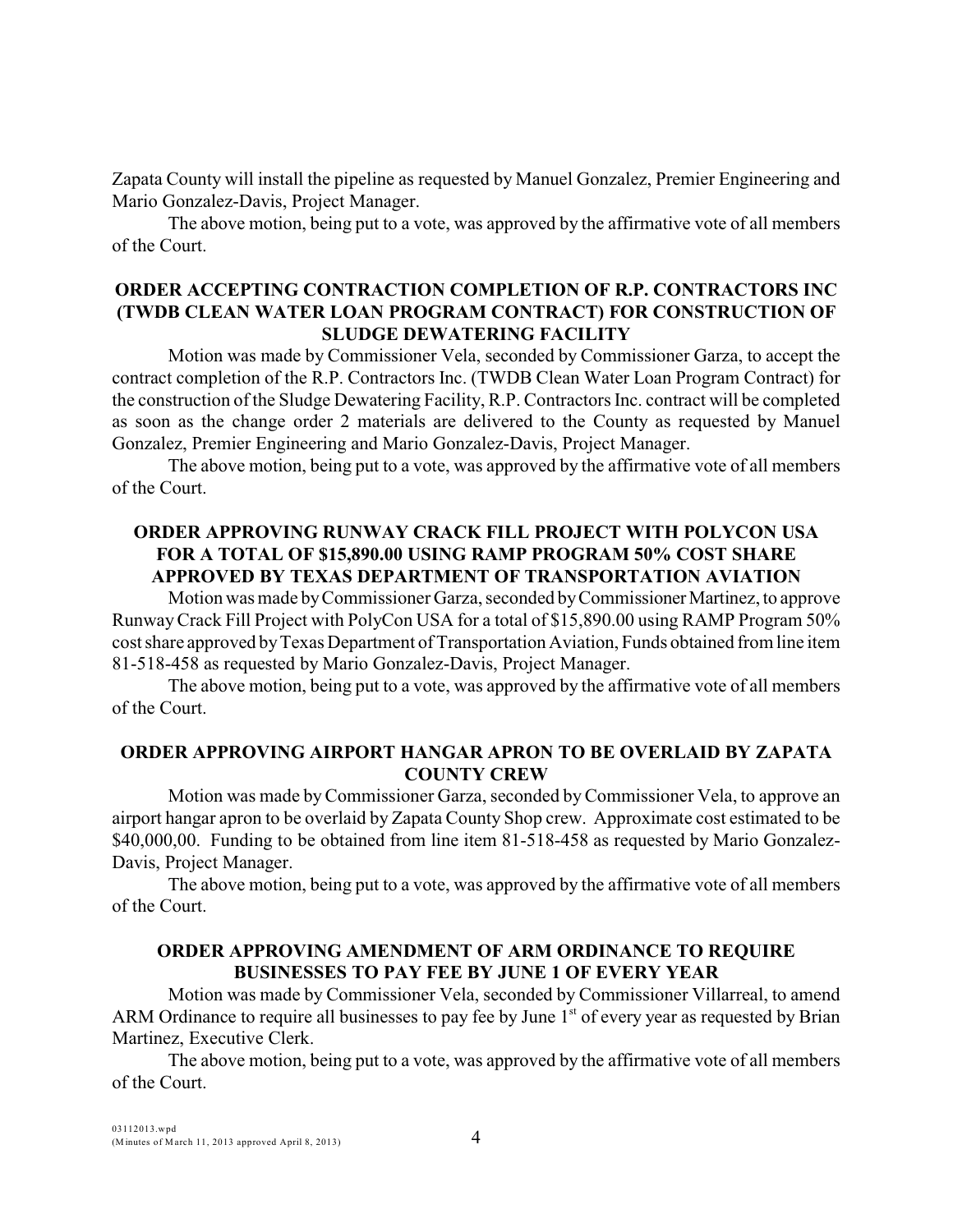### **ORDER APPROVING ORDINANCE PROHIBITING POSSESSION AND SALE OF SYNTHETIC ALTERNATIVE DRUGS**

Motion was made by Commissioner Garza, seconded by Commissioner Vela, to approve an ordinance prohibiting the possession and sale of synthetic alternative drugs, as presented, with capability to amend, as requested by Hon. Joe Rathmell, County Judge.

The above motion, being put to a vote, was approved by the affirmative vote of all members of the Court.

#### **ORDER APPROVING INSTALLATION OF STREET LIGHT**

Motion was made by Commissioner Vela, seconded by Commissioner Garza, to approve the installation of a street light at 307 Laredo Street in San Ygnacio (Corner of Laredo Street and Lincoln Avenue) as requested by Hon. Gabriel Villarreal, Commissioner Pct. 2.

The above motion, being put to a vote, was approved by the affirmative vote of all members of the Court.

## **ORDER APPROVING RESOLUTION AUTHORIZING DELEGATION OF SIGNATURE APPROVAL AUTHORITY FOR SECTION 5310 TRANSPORTATION GRANT TO NUTRITION PROGRAM DIRECTOR**

Motion was made byCommissioner Vela, seconded by Commissioner Villarreal, to approve a resolution authorizing delegation of signature approval authority for Section 5310 Transportation Grant to Nutrition Program Director as requested by Rosalinda Gonzalez, Nutrition Program Director.

The above motion, being put to a vote, was approved by the affirmative vote of all members of the Court.

## **ORDER APPROVING RESOLUTION IN SUPPORT OF INSTALLATION OF TRAFFIC LIGHT AT INTERSECTION OF HIGHWAY 83 AND COUNTY ROAD (FALCON ESTATES AND FALCON LAKE ESTATES WEST)**

Motion was made by Commissioner Vela, seconded by Commissioner Garza, to approve a resolution in support ofthe installation of a traffic light at the intersection of Highway 83 and County Road (Falcon Estate and Falcon Lake Estate West) as requested by Hon. Eddie Martinez, Commissioner Pct. 3.

The above motion, being put to a vote, was approved by the affirmative vote of all members of the Court.

# **MOTION WAS MADE BY COMMISSIONER GARZA, SECONDED BY COMMISSIONER MARTINEZ, TO ENTER INTO EXECUTIVE SESSION**

## **MOTION WAS MADE BY COMMISSIONER GARZA, SECONDED BY COMMISSIONER MARTINEZ, TO RETURN TO REGULAR SESSION**